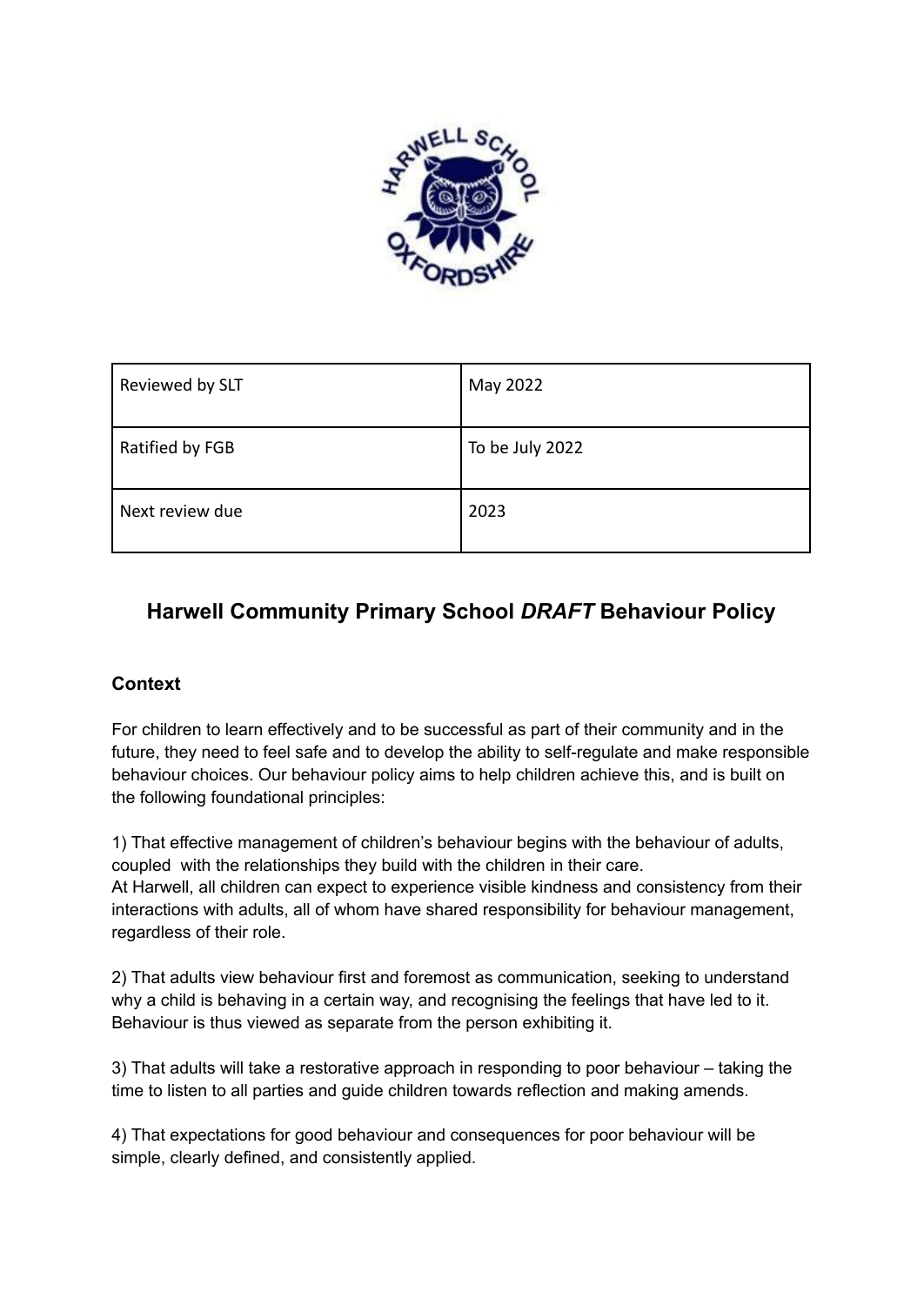5) That school and home must work in partnership to tackle behavioural issues; for children to feel safe at school, they need to know that their parents and carers trust members of staff.

6) That children will learn to take responsibility for their own actions

## **Policy**

The school will use consistent ways of talking about behaviour and self-regulation: The school's three rules ("Be Kind, Be Safe, Be your best") will underpin all behaviour discussions

Children will be taught self-regulation through the 'Zones of Regulation' approach Children will be taught about personal power through Circle Time/PSHE and individual discussions

### Staff:

Will have regular (at least 3 times per year) opportunities to reflect on behaviour management against this policy and learn from each other.

Will model self-regulation, responding to poor behaviour with firmness and kindness, while avoiding escalation and power play.

Will show children respect at all times. Humiliation will form no part of behaviour management.

In order to reinforce good behaviour:

Positive individual behaviour choices will be noticed and reinforced verbally (through simple 'thankyous') and individual rewards (e.g. stickers, certificates) Each class will have a whole class reward system to which everyone can contribute, with

simple whole class rewards at least once per half term

In responding to poor behaviour, all staff will: Seek to follow through poor behaviour choices themselves Ask a colleague for advice if they are unsure as to a course of action

Use the language of choice and consequence, with consequences that are age-appropriate. Follow up with a restorative conversation so that the child has the opportunity to reflect on how to do things differently next time and the 'victim' understands that it has been resolved. Give children a fresh start following a poor choice, and not label them as a result of it

## Behaviour Policy

Send an agreed signal to the nearest member of the School Leadership Team, if a child is behaving in a way that is dangerous or disruptive to learning

Use physical guiding to a safe location, when necessary and they have been trained to do so, if a child is being unsafe towards themselves or others

Report incidents of racist abuse, homophobic abuse, gender discrimination or sexual harassment directly and immediately to the Headteacher or Assistant Headteacher Record serious incidents on the school tracking system.